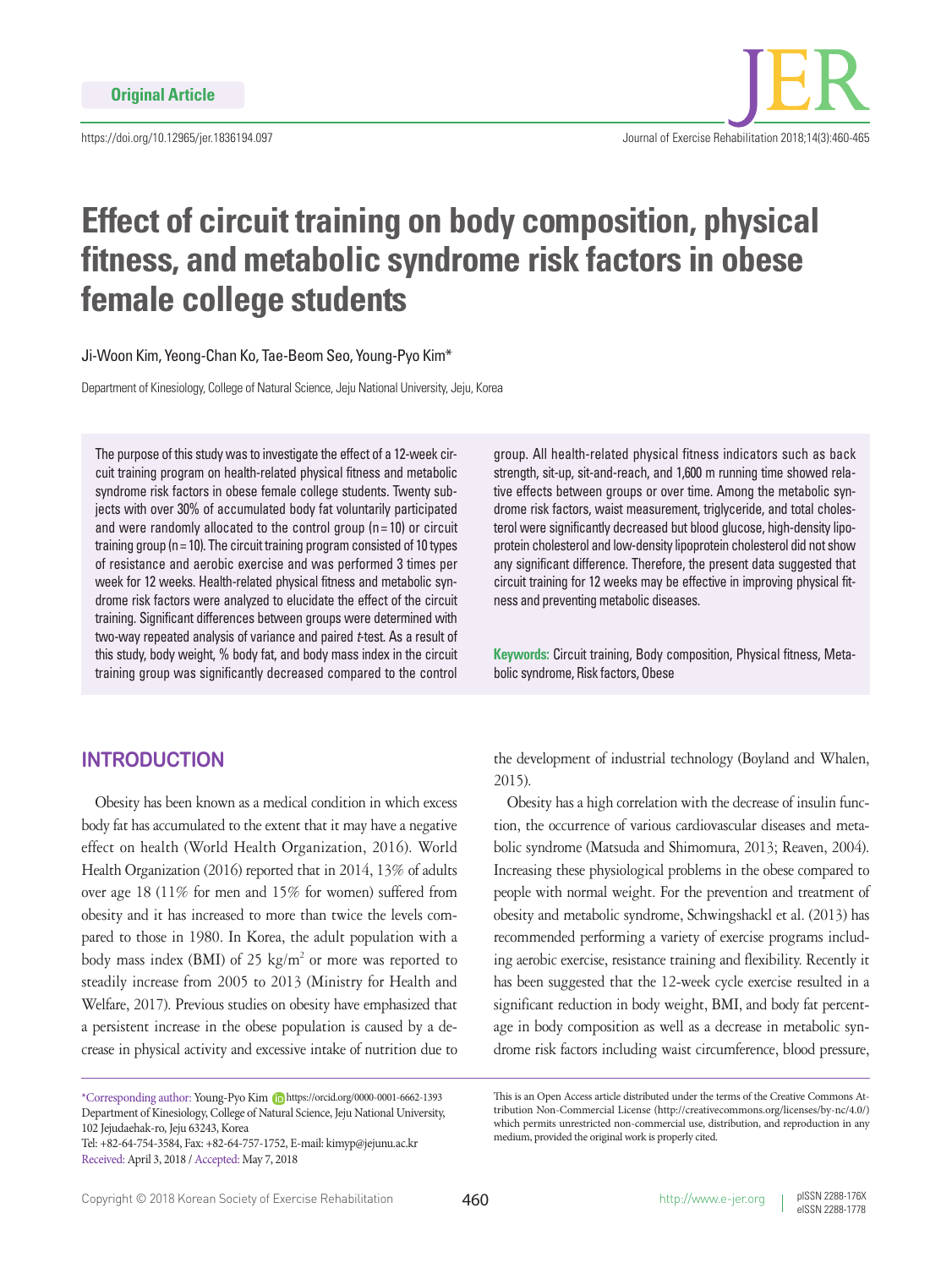total cholesterol (TC), high-density lipoprotein cholesterol (HDL-C), and low-density lipoprotein cholesterol (LDL-C) of a middle-aged obese women (Myers et al., 2015).

Components of health related physical fitness include body composition, muscle strength, muscle endurance, flexibility, and cardiopulmonary function. Arena and Cahalin (2014) reported that there were significant correlations between obesity and health-related physical fitness and that obese people with lower cardiopulmonary function had higher cardiovascular risk indexes than those with higher cardiopulmonary function. It has been well documented that regular physical activity not only decreased % body fat and body weight but also increased health-related physical fitness of middle-aged obese woman (Church et al., 2006).

With these research findings, performing exercise for a certain period of time is absolutely necessary for prevention and treatment of physiological problems in obese people. But almost all previous studies on effect of exercise for obesity have mainly focused on obese middle-aged women, and there are few studies on obese female college students.

Therefore, the purpose of this study was to investigate the effect of 12-week circuit training program on body composition, physical fitness, and metabolic syndrome risk factors in obese female college students.

# **MATERIALS AND METHODS**

#### **Participants**

The participants in this study were 20 female college students with obesity, where over 30% of body fat had accumulated. As

|  |  | Table 1. The characteristics of the subjects |  |  |
|--|--|----------------------------------------------|--|--|
|--|--|----------------------------------------------|--|--|

| Variable             | Exercise group ( $n = 10$ ) | Control group $(n = 10)$ |
|----------------------|-----------------------------|--------------------------|
| Age (yr)             | $22.90 + 2.23$              | $24.50 + 1.72$           |
| Height (cm)          | $158.65 \pm 5.17$           | $157.58 \pm 3.08$        |
| Weight (kg)          | $68.08 \pm 10.65$           | $64.24 + 11.84$          |
| Percent body fat (%) | $38.98 + 5.14$              | $35.51 \pm 6.88$         |

Values are presented as mean± standard deviation.

**Table 2.** Circuit training program

shown in Table 1, all voluntary participants were randomly allocated to the control group  $(n=10)$  and the circuit training group  $(n=10)$ . Before beginning the study, participants were informed about study orally and they submitted their written informed consent to researchers. And this research was conducted ethically according to international guidelines.

## **Circuit training program**

Circuit training is one of the most popular exercise methods to build both muscular strength and endurance. We performed a modified training program, according to a previously described method (Bocalini et al., 2012). As shown in Table 2, the training program consisted of 10 types of resistance and aerobic exercise and was done 3 times per week for 12 weeks. Specifically, the resistance exercise program was comprised of push-up, squat, crunches, lunge and superman exercise and an aerobic exercise program comprised a light jumping, running on the spot, foot stamping, steps, jumping jack.

To set the intensity of circuit training, firstly maximum heart rate (HRmax) was calculated using the equation [206.9–  $(0.67 \times age)$ ] reported by Gellish (2007) and then the target heart rate was established. In weeks 1–8, 50%–60% of HRmax was performed. In weeks 9–12, 60%–70% of HRmax was performed. Circuit training was performed for 60 min including time of warm-up (10 min) and cool-down (10 min). Each exercise in the training program was performed for 30 sec, and resting time was 20 sec between each exercise and 3 min between sets.

## **Fitness measurement**

We measured health-related physical fitness such as body composition, back strength, sit-up, flexibility, and cardiopulmonary function. Body composition was measured by Inbody 720 (Biospace Co., Seoul, Korea) to confirm the height, weight, % body fat, body fat and lean body mass (LBM) before and after 12 weeks of circuit training. Back strength was measured with a digital back muscle dynamometer (T.K.K. 5402 BACK D, Takei Scientific Instrument Co, Niigata, Japan) and sit-up (T.K.K. 5,505 m,

| Parameter        |                                         | Events                                                                                                                            | Intensity                                                   | Time                |
|------------------|-----------------------------------------|-----------------------------------------------------------------------------------------------------------------------------------|-------------------------------------------------------------|---------------------|
| Warm-up          | Dynamic stretching                      |                                                                                                                                   | 40%-50% HRmax                                               | $10 \text{ min}$    |
| Circuit training | Resistance exercise<br>Aerobic exercise | Push-up, squat, crunches, lunge and superman exercise<br>A light jumping, running on the spot, foot stamping, steps, jumping jack | In weeks 1–8, 50%–60% HRmax<br>In weeks 9-12, 60%-70% HRmax | $40 \text{ min}$    |
| Cool-down        | Static stretching                       |                                                                                                                                   | 40%-50% HRmax                                               | $10 \,\mathrm{min}$ |

HRmax, maximum heart rate.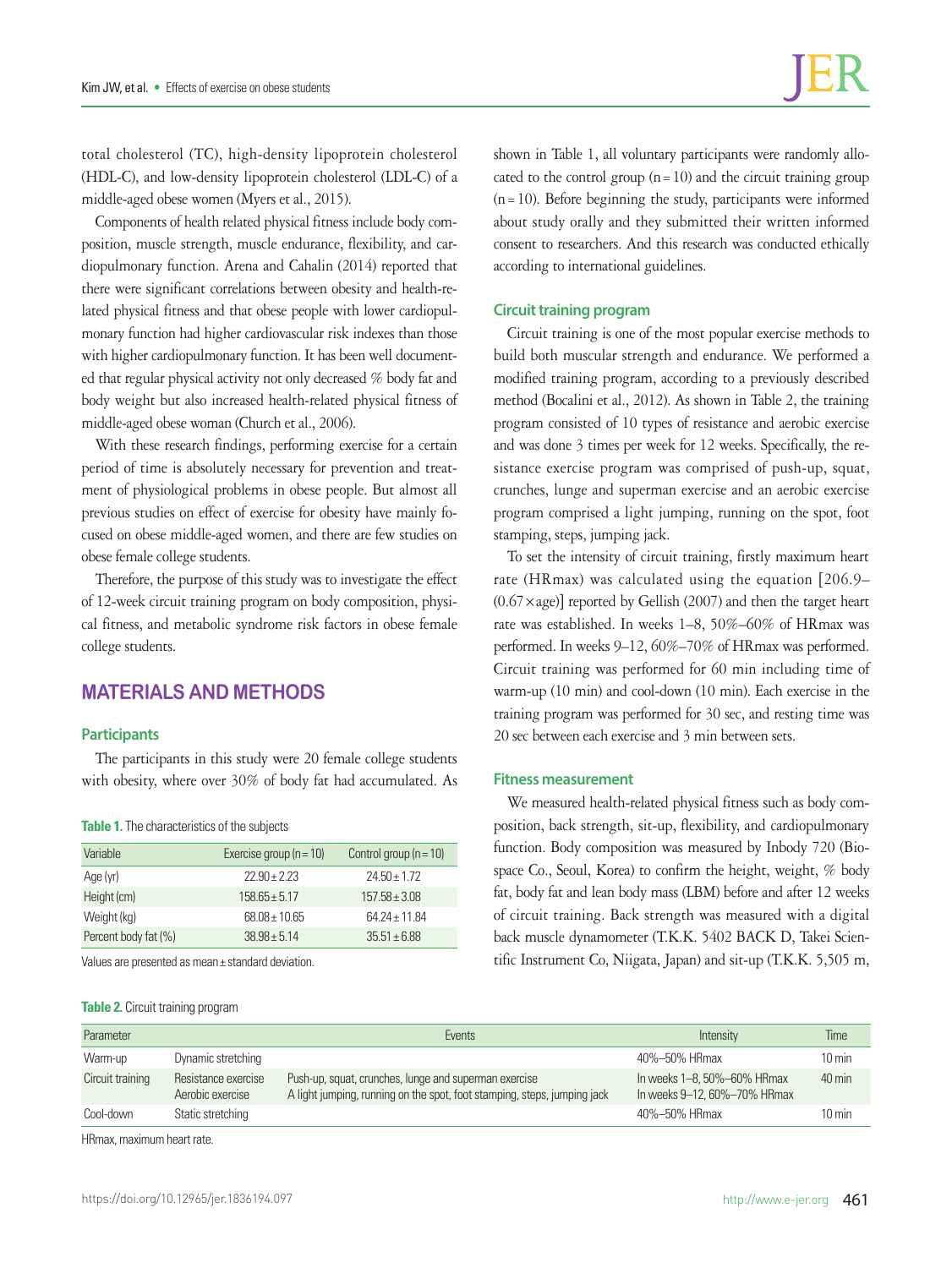Takei Scientific Instrument Co.) was measured for 60 sec. Flexibility was examined using the digital anteflexion meter (T.K.K. 5,111 sit and reach, Takei Scientific Instrument Co.) and cardiopulmonary function was evaluated by 1,600-m record. All measurements were performed twice except 1,600-m running and the highest record was selected.

## **Blood analysis**

Before and 24 hr after circuit training, 5 mL of blood was collected from the antecubital vein under fasting conditions (>12 hr). The blood samples were centrifuged for 20 min at 3,600 rpm and stored at -80° C until analysis. Levels of triglyceride (TG), HDL-C, LDL-C, and TC were analyzed using enzymatic colorimetric assay. And fasting glucose concentration was analyzed using enzymatic kinetic assay.

#### **Statistical analysis**

PASW Statistics ver. 18.0 (SPSS Inc., Chicago, IL, USA) was used to determine the effect of 12-week circuit training. To confirm the main effect, we used a two-way repeated analysis of vari-

#### **Table 3.** The result for body composition

| Variable                                     | Group               | Pre                                | Post                                                                                                                   | F-value                            |
|----------------------------------------------|---------------------|------------------------------------|------------------------------------------------------------------------------------------------------------------------|------------------------------------|
| Body weight (kg)                             | Control<br>Exercise |                                    | $64.24 + 11.84$ $65.47 + 12.82$ $G \times P$ : 11.954 <sup>#</sup><br>$68.08 \pm 10.65$ $65.21 \pm 10.91$ <sup>*</sup> |                                    |
| $%$ Body fat $(\% )$                         | Control<br>Exercise | $35.51 + 6.88$<br>$38.95 + 5.14$   | $36.50 \pm 7.10$<br>$36.07 \pm 6.73*$                                                                                  | $G \times P$ : 15.110 <sup>#</sup> |
| Lean body mass (kg)                          | Control<br>Exercise | $40.89 + 4.64$<br>$41\,24 + 5\,13$ | $40.99 \pm 5.00$<br>$41.23 \pm 4.85$                                                                                   | $G \times P: 0.088$                |
| Body mass index (kg/m <sup>2</sup> ) Control | Exercise            | $25.29 \pm 4.97$<br>$27.39 + 4.06$ | $25.82 + 5.33$<br>$26.25 + 4.25*$                                                                                      | $G \times P$ : 12.182 <sup>#</sup> |

G× P, group× period.

\**P*< 0.05, significantly different from pretest. # *P*< 0.05, significantly interaction among group and period.

#### **Table 4.** The result for health-related fitness

| Variable                         | Group               | Pre                                    | Post                                                                             | F-value                    |
|----------------------------------|---------------------|----------------------------------------|----------------------------------------------------------------------------------|----------------------------|
| Back strength (kg)               | Control<br>Exercise | $50.30 \pm 13.15$<br>$44.65 \pm 11.90$ | $48.20 + 12.64$<br>$60.17 \pm 15.60*$                                            | $G \times P: 26.412^{#}$   |
| Sit-up<br>(frequency for 60 sec) | Control<br>Exercise | $24.30 + 4.90$<br>$24.10 + 6.47$       | $25.30 + 5.12$<br>$30.40 \pm 4.38$ <sup>*</sup>                                  | $G \times P$ : 10.799 $\#$ |
| Sit-and-reach (cm)               | Control<br>Exercise | $14.51 \pm 8.40$<br>$17.45 \pm 9.67$   | $13.05 + 7.26$<br>$20.83 + 8.44*$                                                | $G \times P$ : 18.455 $#$  |
| 1,600-m running time<br>(sec)    | Control<br>Exercise |                                        | $686.57 \pm 87.77$ $725.35 \pm 72.94$<br>$676.56 \pm 64.00$ $594.69 \pm 81.28$ * | $G \times P: 33.753$ #     |

G× P, group× period.

\**P*< 0.05, significantly different from pretest. # *P*< 0.05, significantly interaction among group and period.

ance. If there was a significant interaction effect, an independent *t*-test between groups or a paired *t*-test between times was applied. All values are expressed as mean±standard deviation. *P*< 0.05 was considered significant.

## **RESULTS**

#### **Change in body composition**

Body composition before and after the circuit training program is shown in Table 3. In the circuit training group, body weight (*F*=11.954, *P*<0.05), % body fat (*F*=15.110, *P*<0.05), and BMI  $(F = 12.182, P < 0.05)$  were decreased significantly over time and between groups. But LBM  $(F = 0.088, P = 0.968)$  showed no relative effects between groups or over time.

#### **Change in health-related physical fitness**

Health-related physical fitness before and after the circuit training program are shown in Table 4. In the circuit training group, back strength (*F*=26.412, *P*<0.05), sit-up (*F*=10.799, *P*<0.05), and sit-and-reach  $(F = 18.455, P < 0.05)$  were significantly increased over time and between groups, as well as the 1,600-m record  $(F = 33.753, P < 0.05)$ , and all showed relative effects between groups or over time.

#### **Change in metabolic syndrome risk factors**

Metabolic syndrome risk factors before and after circuit training program are shown in Table 5. In the circuit training group, waist circumference  $(F = 13.951, P < 0.05)$ , and TG  $(F = 8.120, P < 0.05)$ 

**Table 5.** The result for metabolic syndrome risk factors

| Variable                     | Group               | Pre                                                     | Post                                                        | F-value                            |
|------------------------------|---------------------|---------------------------------------------------------|-------------------------------------------------------------|------------------------------------|
| Waist circumference<br>(cm)  | Control<br>Exercise | $77.90 \pm 9.54$<br>$83.80 \pm 8.14$                    | $78.88 \pm 10.08$<br>$77.33 + 8.36*$                        | $G \times P$ : 13.951 <sup>#</sup> |
| Blood glucose (mg/dL)        | Control<br>Exercise | $85.90 + 6.90$<br>$94.00 + 22.38$                       | $90.40 \pm 8.14$<br>$91.60 \pm 3.78$                        | $G \times P: 0.819$                |
| Triglyceride (TG, mg/dL)     | Control<br>Exercise | $69.70 \pm 41.90$<br>$100.40 \pm 48.08$                 | $75.60 + 36.62$<br>$74.30 \pm 29.87$ *                      | $G \times P: 8.120^{#}$            |
| HDL-C (mg/dL)                | Control<br>Exercise | $76.20 \pm 12.56$<br>$68.50 \pm 16.28$                  | $77.60 \pm 11.42$<br>$67.70 \pm 10.35$                      | $G \times P: 0.330$                |
| LDL-C (mg/dL)                | Control<br>Exercise | $109.60 \pm 31.61$<br>$111.70 + 23.62$ $106.10 + 21.99$ | $109.10 + 26.22$                                            | $G \times P: 0.479$                |
| Total cholesterol<br>(mq/dL) | Control             | $199.80 + 39.16$ $196.90 + 26.24$                       | Exercise $200.60 \pm 29.26$ $184.20 \pm 23.24$ <sup>*</sup> | $G \times P$ : 2.180               |

HDL-C, high-density lipoprotein cholesterol; LDL-C, low-density lipoprotein cholesterol; G × P, group × period.

\**P*< 0.05, significantly different from pretest. # *P*< 0.05, significantly interaction among group and period.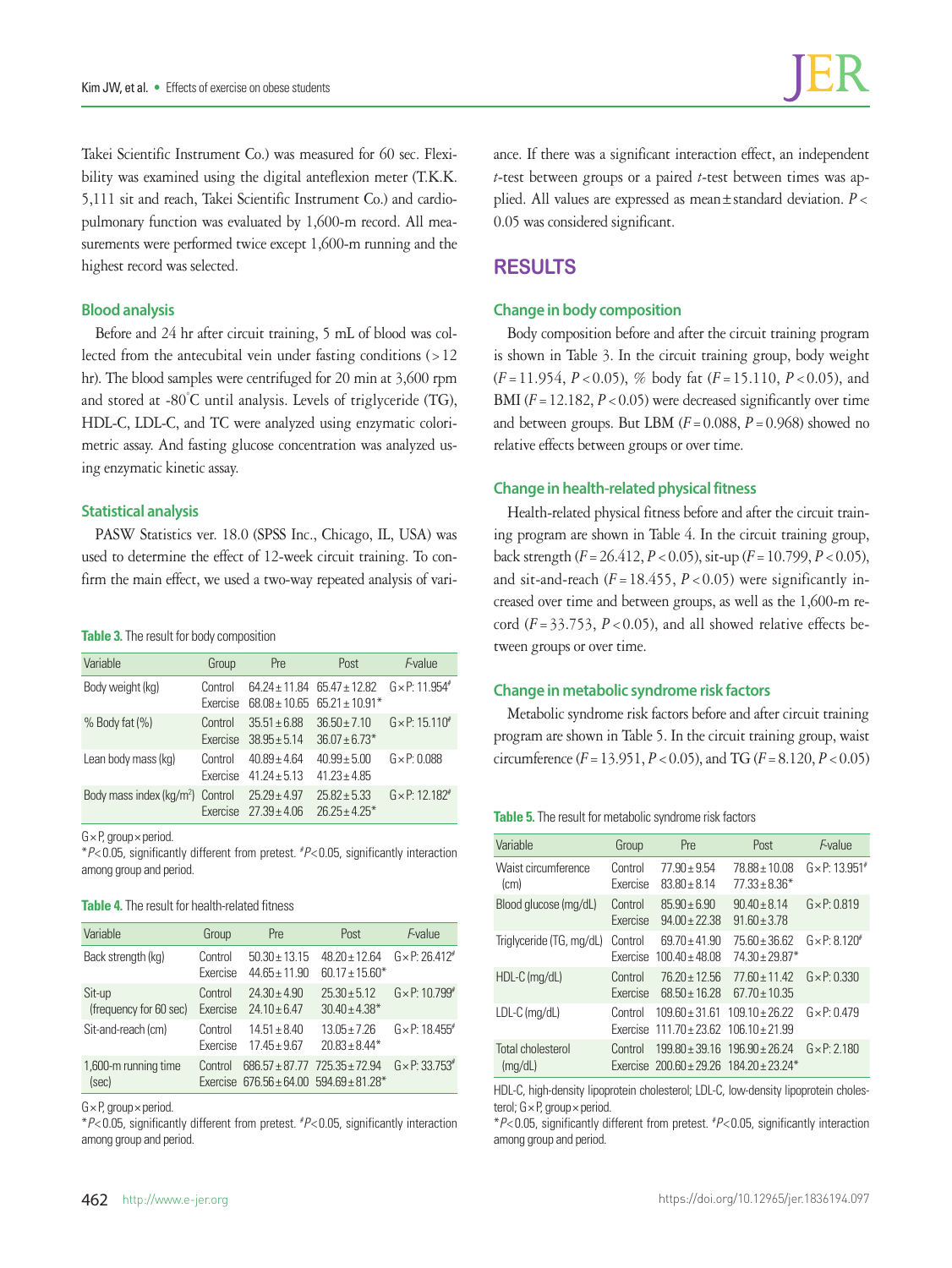were decreased significantly over time and between groups. But blood glucose  $(F = 0.819, P = 0.741)$ , HDL-C  $(F = 0.330, P = 0.806)$ , and LDL-C  $(F = 0.479, P = 0.307)$  showed no relative effects between groups or over time. Although TC did not show significant effect between groups, circuit training for 12 weeks significantly decreased TC concentration over time.

## **DISCUSSION**

Body composition refers to the characteristics of the human body including the body fat, % body fat, muscle mass, and LBM. With advancing aging, in general, body weight and % body fat is gradually increased but LBM is decreased (Sziva et al., 2009). These negative alterations of body composition can lead to metabolic syndrome and exercise has been well known as mediator to positively change body composition (Theodorakopoulos et al., 2017).

In this study, circuit training for 12 weeks significantly decreased body weight, % body fat, and BMI over time and showed relative effect between groups. Most previous studies suggested that aerobic exercise (5 times for 12 weeks at 40%–70% maximal oxygen uptake), high intensity combined exercise (5 times for 3 weeks) or Pilates exercise (3 times for 8 weeks) could down-regulate body weight, % body fat, and BMI of obese people when compared to the nonexercise group (Şavkin and Aslan, 2017). Changes in body composition in this study are consistent with many previous studies. However, unlike the above variables of body composition, LBM did not represent a statistical significant difference between group or over time. And this result is different from a number of previous studies in which exercise could significantly increase LBM of obese people (Liao et al., 2018). We think that this difference is due to the different exercise types, time, duration and intensity applied in this experiment. Findings of this study on body composition indicate that regular circuit training for 12 weeks helped obese people improve weight and % body fat. Circuit training is thus useful for prevention and treatment of obesity.

We confirmed that a 12-week circuit training program significantly improved muscle strength, muscle endurance, flexibility, and cardiopulmonary fitness compared to the nonexercise group. In previous studies on muscle strength and endurance, combined exercise for 12 weeks or high intensity circuit training for 8 weeks increased grip and back strength as well as muscle endurance in middle-aged obese woman (Smith-Ryan et al., 2016). Also Myers et al. (2015) suggested that physical activity increased flexibility and cardiopulmonary fitness of obese woman and that cardiopulmonary endurance was improved in severely obese woman as a result of a swimming exercise program 3 times a week for 12 weeks (Lee and Oh, 2014; Rolland et al., 2004). The enhancement of muscle strength, endurance, and flexibility in this study is due to a gradual increase in exercise intensity and repetition frequency during resistance exercise and cardiopulmonary fitness was improved by continuous aerobic exercise. It is thus considered a relevant exercise to improve health-related physical fitness and the quality of life for obese people.

Obesity is a serious medical condition that can lead to the development of metabolic syndrome such as abdominal obesity, hyperlipidemia, hypertension, diabetes as well as coronary artery disease when left untreated for a long time (Iwashima et al., 2004).

TG, cholesterol, and phospholipids are the important lipids found in the human body, which are transported as complexes of lipid and proteins known as lipoproteins. Lipoprotein is classified as HDL-C, LDL-C, and very-LDL-C. They are critical indicators for prediction of coronary artery disease. Wagmacker et al. (2017) reported that HDL-C and LDL-C were up-regulated and down-regulated in middle-aged woman with over 30 BMI, respectively, and resistance and aerobic exercise for 12 weeks positively altered the level of HDL-C, LDL-C and TG in the blood. Regular exercise was effective in the improvement of metabolic syndrome and adult diseases through the regulation of obesity index (Solymoss et al., 2003). However, in the present study, we confirmed no relative effect between groups and over time on TC, HDL-C, and LDL-C concentration as a result of circuit training for 12 weeks. These differences with previous studies are due to the normal range of TC, HDL-C, and LDL-C in obese female college students, unlike those in obese middle-aged woman.

To investigate the effect of circuit training on metabolic syndrome, we investigated 6 factors (waist circumference, blood glucose, TG, HDL-C, LDL-C, and total cholesterol) known as metabolic syndrome risk factors. Among these factors, waist circumference and TG were positively changed after 12-week circuit training. Generally, waist circumference is used as the most effective index to determine abdominal obesity, and TG is the main constituent of body fat in humans (Lean et al., 1995). Abdominal obesity is associated with cardiovascular disease, and visceral fat is known to increase the risk of insulin resistance, hyperlipidemia, hypertension, coronary artery disease, and dyslipidemia (Després et al., 2008). Villareal et al. (2006) suggested that participation in regular exercise could decrease waist circumference and blood TG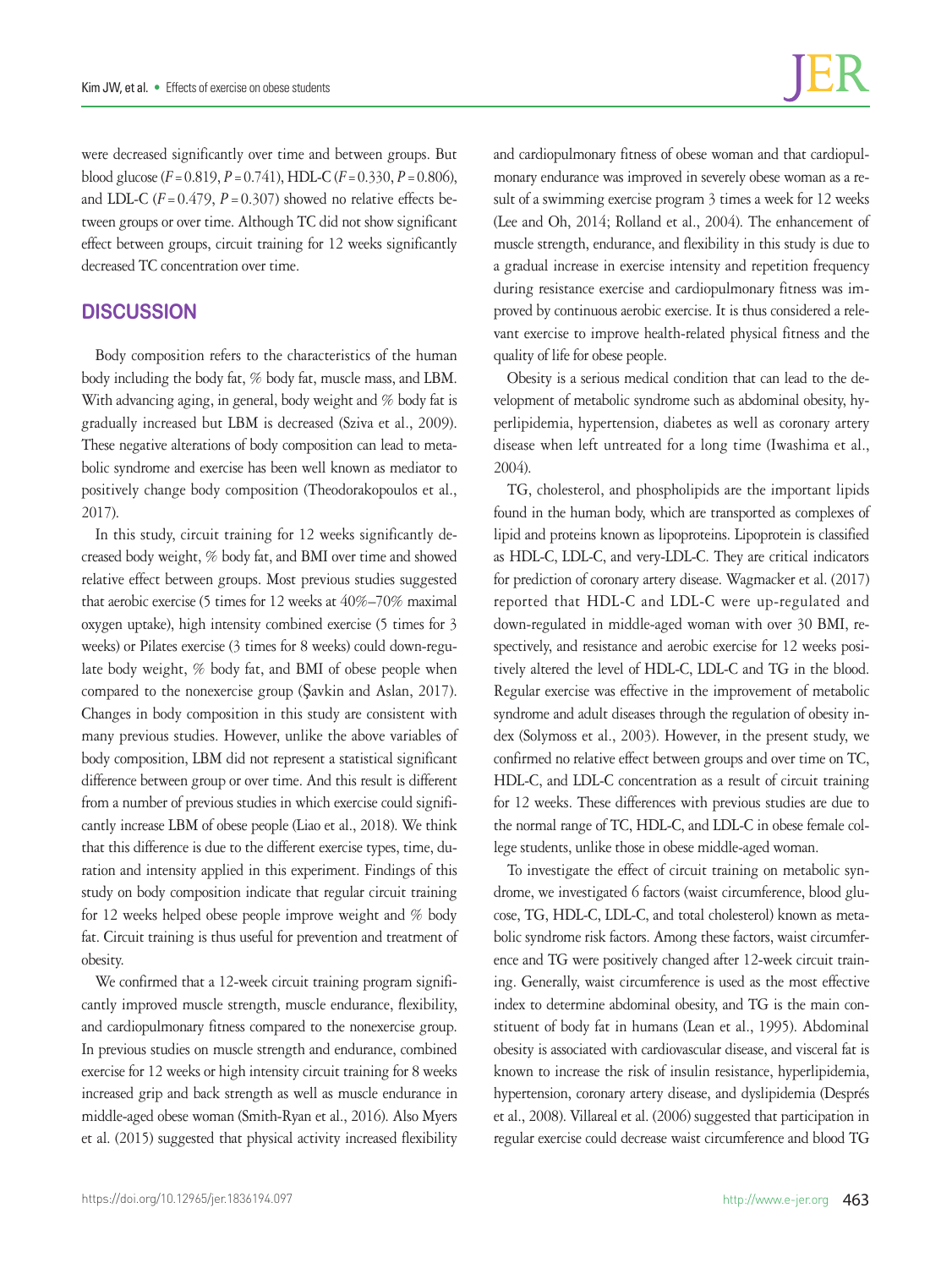levels in obese people and body pump exercise for 8 weeks showed significant changes in waist circumference in obese female college students (Stensvold et al., 2010). Improvement of waist circumference and TG were seen in the present study. We are convinced that circuit training can help prevent cardiovascular disease and metabolic syndrome in obese people.

Taken together, obesity is a severe medical condition that is able to induce metabolic syndrome and coronary artery disease. And circuit training for 12 weeks decreased body weight, % body fat, BMI, waist circumference, TG, and leptin as well as increased health-related physical fitness. Therefore our findings provide important evidence that regular circuit training may be regulator to prevent and overcome metabolic syndrome in obese people.

# **CONFLICT OF INTEREST**

No potential conflict of interest relevant to this article was reported.

## **ACKNOWLEDGMENTS**

This research was supported by the 2017 scientific promotion program funded by Jeju National University.

# **REFERENCES**

- Arena R, Cahalin LP. Evaluation of cardiorespiratory fitness and respiratory muscle function in the obese population. Prog Cardiovasc Dis 2014;56:457-464.
- Bocalini DS, Lima LS, de Andrade S, Madureira A, Rica RL, Dos Santos RN, Serra AJ, Silva JA Jr, Rodriguez D, Figueira A Jr, Pontes FL Jr. Effects of circuit-based exercise programs on the body composition of elderly obese women. Clin Interv Aging 2012;7:551-556.
- Boyland EJ, Whalen R. Food advertising to children and its effects on diet: review of recent prevalence and impact data. Pediatr Diabetes 2015;16: 331-337.
- Church TS, Kuk JL, Ross R, Priest EL, Biltoft E, Blair SN. Association of cardiorespiratory fitness, body mass index, and waist circumference to nonalcoholic fatty liver disease. Gastroenterology 2006;130:2023- 2030.
- Després JP, Lemieux I, Bergeron J, Pibarot P, Mathieu P, Larose E, Rodés-Cabau J, Bertrand OF, Poirier P. Abdominal obesity and the metabolic syndrome: contribution to global cardiometabolic risk. Arterioscler Thromb Vasc Biol 2008;28:1039-1049.
- Gellish RL, Goslin BR, Olson RE, McDonald A, Russi GD, Moudgil VK.

Longitudinal modeling of the relationship between age and maximal heart rate. Med Sci Sports Exerc 2007;39:822-829.

- Iwashima Y, Katsuya T, Ishikawa K, Ouchi N, Ohishi M, Sugimoto K, Fu Y, Motone M, Yamamoto K, Matsuo A, Ohashi K, Kihara S, Funahashi T, Rakugi H, Matsuzawa Y, Ogihara T. Hypoadiponectinemia is an independent risk factor for hypertension. Hypertension 2004;43:1318- 1323.
- Lean ME, Han TS, Morrison CE. Waist circumference as a measure for indicating need for weight management. BMJ 1995;311:158-161.
- Lee BA, Oh DJ. The effects of aquatic exercise on body composition, physical fitness, and vascular compliance of obese elementary students. J Exerc Rehabil 2014;10:184-190.
- Liao CD, Tsauo JY, Huang SW, Ku JW, Hsiao DJ, Liou TH. Effects of elastic band exercise on lean mass and physical capacity in older women with sarcopenic obesity: a randomized controlled trial. Sci Rep 2018;8:2317.
- Matsuda M, Shimomura I. Increased oxidative stress in obesity: implications for metabolic syndrome, diabetes, hypertension, dyslipidemia, atherosclerosis, and cancer. Obes Res Clin Pract 2013;7:e330-341.
- Ministry for Health and Welfare. 2008-2016 Local health statistics 2017. Sejong (Korea): Ministry for Health and Welfare; 2017.
- Myers J, McAuley P, Lavie CJ, Despres JP, Arena R, Kokkinos P. Physical activity and cardiorespiratory fitness as major markers of cardiovascular risk: their independent and interwoven importance to health status. Prog Cardiovasc Dis 2015;57:306-314.
- Reaven G. The metabolic syndrome or the insulin resistance syndrome? Different names, different concepts, and different goals. Endocrinol Metab Clin North Am 2004;33:283-303.
- Rolland Y, Lauwers-Cances V, Pahor M, Fillaux J, Grandjean H, Vellas B. Muscle strength in obese elderly women: effect of recreational physical activity in a cross-sectional study. Am J Clin Nutr 2004;79:552-557.
- Şavkin R, Aslan UB. The effect of Pilates exercise on body composition in sedentary overweight and obese women. J Sports Med Phys Fitness 2017;57:1464-1470.
- Schwingshackl L, Dias S, Strasser B, Hoffmann G. Impact of different training modalities on anthropometric and metabolic characteristics in overweight/obese subjects: a systematic review and network meta-analysis. PLoS One 2013;8:e82853.
- Smith-Ryan AE, Trexler ET, Wingfield HL, Blue MN. Effects of high-intensity interval training on cardiometabolic risk factors in overweight/ obese women. J Sports Sci 2016;34:2038-2046.
- Solymoss BC, Bourassa MG, Lespérance J, Levesque S, Marcil M, Varga S, Campeau L. Incidence and clinical characteristics of the metabolic syndrome in patients with coronary artery disease. Coron Artery Dis 2003;14:207-212.